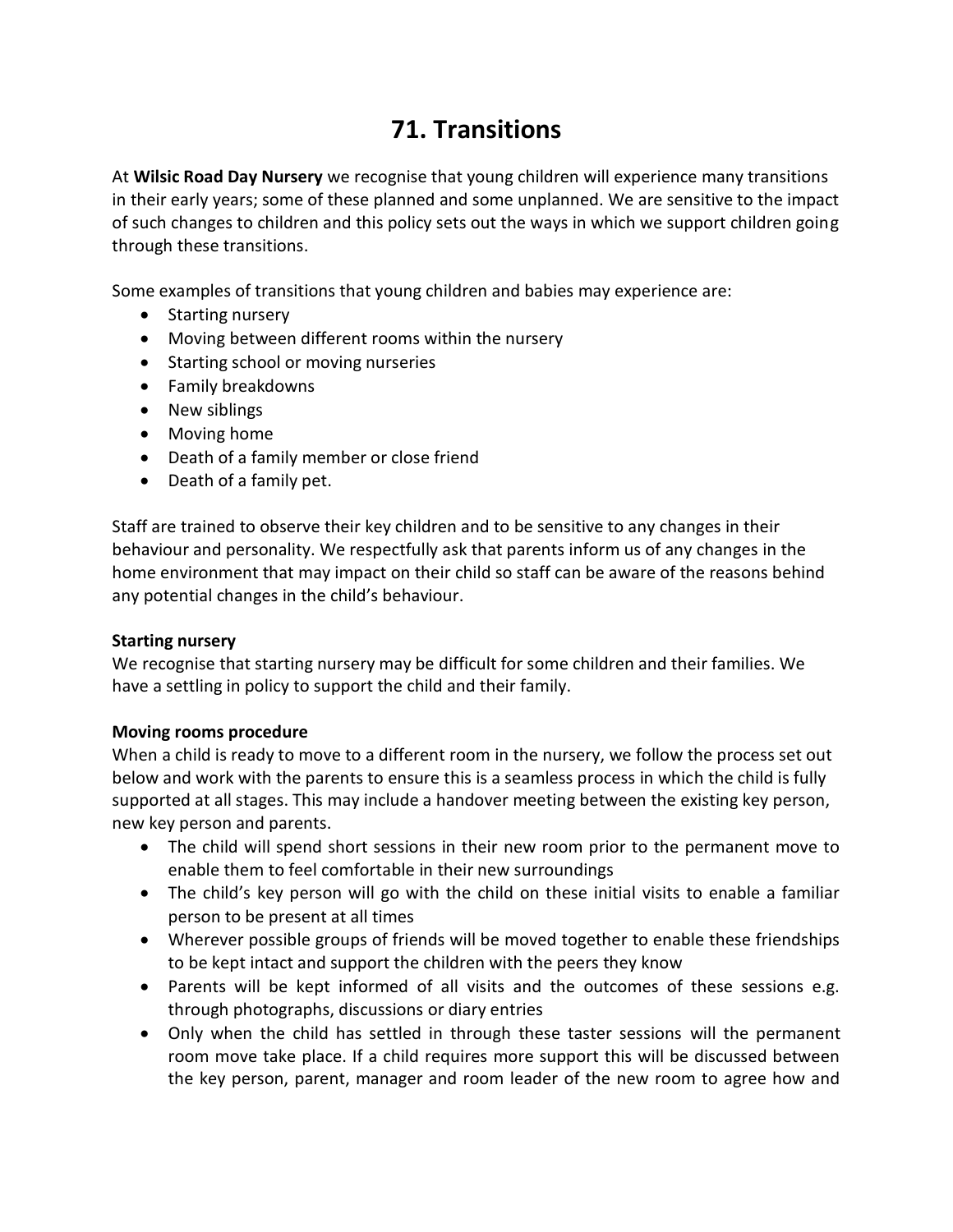when this will happen. This may include moving their key person with them on a temporary basis.

## **Starting school or moving childcare providers**

Starting school is an important transition and some children may feel anxious or distressed. We will do all we can to facilitate a smooth move and minimise any potential stresses. This following process relates to children going to school. However wherever possible, we will adapt this process to support children moving to another childcare provider e.g. childminder or another nursery.

- We provide a variety of resources that relate to the school, e.g. uniform to dress up in, a role play area set up as a school classroom, photographs of all the schools the children may attend. This will help the children to become familiar with this new concept and will aid the transition
- We invite school representatives into the nursery to introduce them to the children
- Where possible we use other ways to support the transition to school, e.g. inviting previous children from the nursery who have moved on to school to come back and talk to the children about their school experiences
- Where possible we plan visits to the school with the key person. Each key person will talk about the school with their key children who are due to move to school and discuss what they think may be different and what may be the same. They will talk through any concerns the child may have and initiate activities or group discussions relating to any issues to help children overcome these
- We produce a comprehensive report on every child starting school to enable teachers to have a good understanding of every child received. This will include their interests, strengths and level of understanding and development in key areas. This will support continuity of care and early learning.

## **Other early years providers**

Where children are attending other early years settings or are cared for by a childminder we will work with them to share relevant information about children's development. Where a child is brought to nursery or collected from nursery by a childminder we will ensure that key information is being provided to the child's parent by providing the information directly to the parent via email or telephone.

## **Family breakdowns**

We recognise that when parents separate it can be a difficult situation for all concerned. We have a separated families policy that shows how the nursery will act in the best interest of the child.

## **Moving home and new siblings**

We recognise that both these events may have an impact on a child. Normally, parents will have advance notice of these changes and we ask parents to let us know about these events so we can support the child to be prepared. The key person will spend time talking to the child and providing activities that may help the child to act out any worries they have, e.g. through role